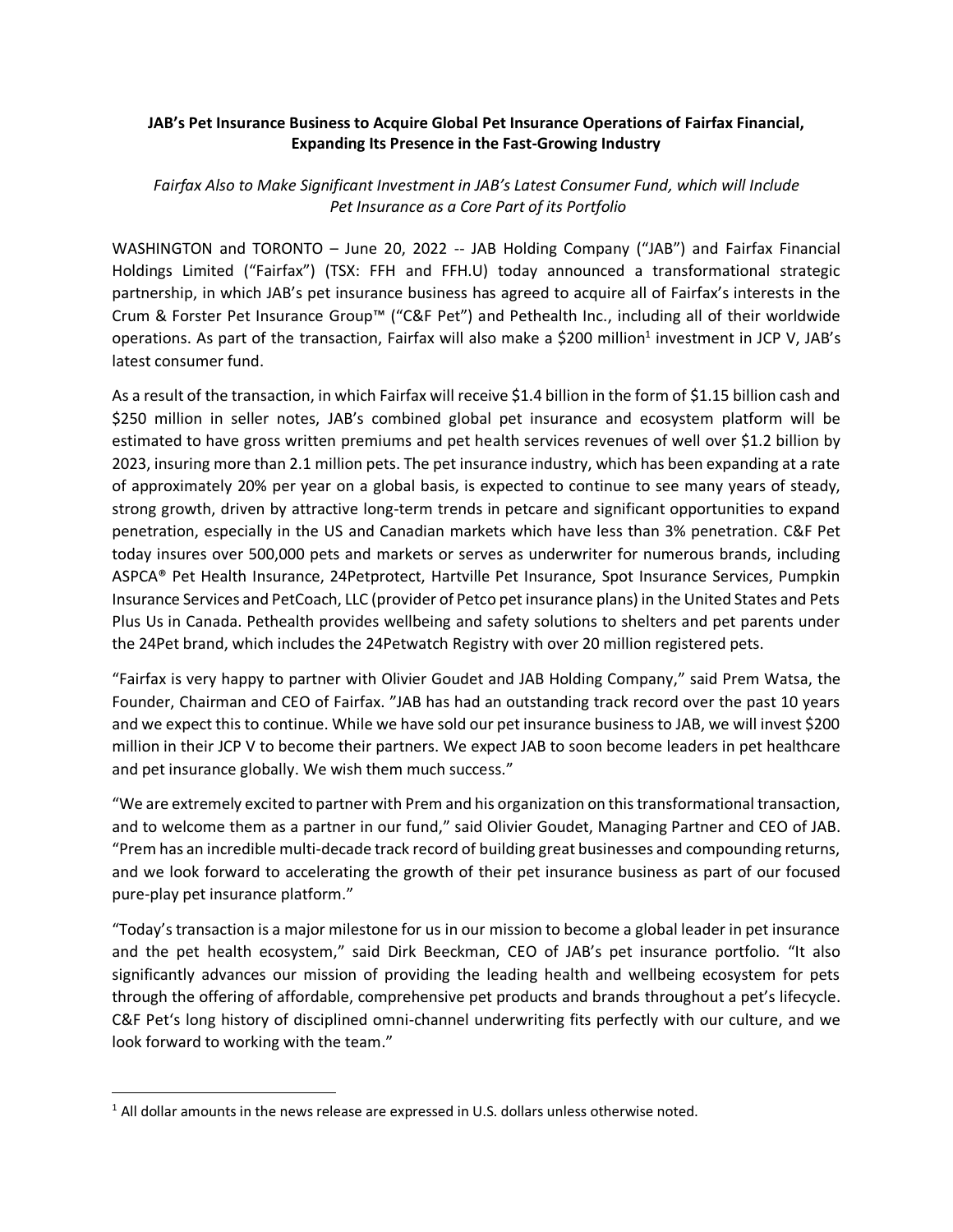"We are extremely proud of what we have built and accomplished together in the animal welfare community and the pet insurance ecosystem," said Gary McGeddy, President of Crum & Forster A&H. "We are confident that JAB will continue to invest and focus on pets and pet parents while growing their global presence and we are excited about the future and our partnership."

The transaction is subject to customary closing conditions, including various regulatory approvals, and is expected to close in the second half of 2022.

# **About JAB**

JAB Holding Company invests in consumer-focused industries with attractive long-term dynamics, including strong growth prospects, attractive margin and cash flow characteristics, and proven resiliency. Together with JAB Consumer Partners, JAB Holding Company is the largest shareholder of Keurig Dr Pepper, a leader in the North American beverage market, and has controlling stakes in JDE Peet's, the largest pure-play fast-moving consumer goods coffee company in the world; NVA, one of the world's largest animal care services platforms; Independence Pet Group, a leading provider of pet insurance; Krispy Kreme Doughnut, a global leader in doughnuts and other premium-quality sweet treats; Panera Brands, one of the world's largest fast casual restaurant companies, which includes Panera Bread, Caribou Coffee and Einstein Bagels; Pret A Manger, a leading company in the ready-to-eat food market; and Espresso House, the largest branded coffee shop chain in Scandinavia. JAB Holding Company is also the largest shareholder in Coty Inc., a global leader in beauty, and owns luxury goods company Bally.

## **About Fairfax**

Fairfax Financial Holdings Limited is a holding company which, through its subsidiaries, is primarily engaged in property and casualty insurance and reinsurance and the associated investment management.

### **About Crum & Forster Pet**

For over 20 years, Crum & Forster Pet Insurance Group™ has been committed to helping people get access to reliable and affordable pet insurance plans. From routine exams to unexpected illnesses, our plans are available to pet parents of cats and dogs. Plans are customizable based on individual needs, including coverage levels, policy limits, and deductibles. We pride ourselves on pioneering new advancements in the industry. Crum & Forster Pet Insurance Group is founding member of the North American Pet Health Insurance Association (NAPHIA). Pethealth Inc. offers pet services through two brands 24Pet and VioVet. 24Pet are the experts in lost pet solutions, pet adoptions, animal welfare and shelter support. A family of platforms, services, products, and people, obsessed with pets. From connecting them with loving families, to protecting and helping keep them happy, healthy, and home. VioVet is a UK registered veterinary online pet retailer that offers a variety of pet and horse supplies, including prescription and non-prescription medications, supplements, food, toys and more.

# **About Independence Pet Group**

Independence Pet Group is an integrated, full-stack pet insurance platform indirectly majority owned by JAB Holding Company. It offers a comprehensive range of underwriting options, turnkey partner solutions, and consumer-facing insurance products through its wholly own subsidiary, Independence American Insurance Company, a leading provider of underwriting services to the pet insurance sector with licenses in all 50 states. It also is a majority shareholder in Pet Partners, Inc., which distributes and administers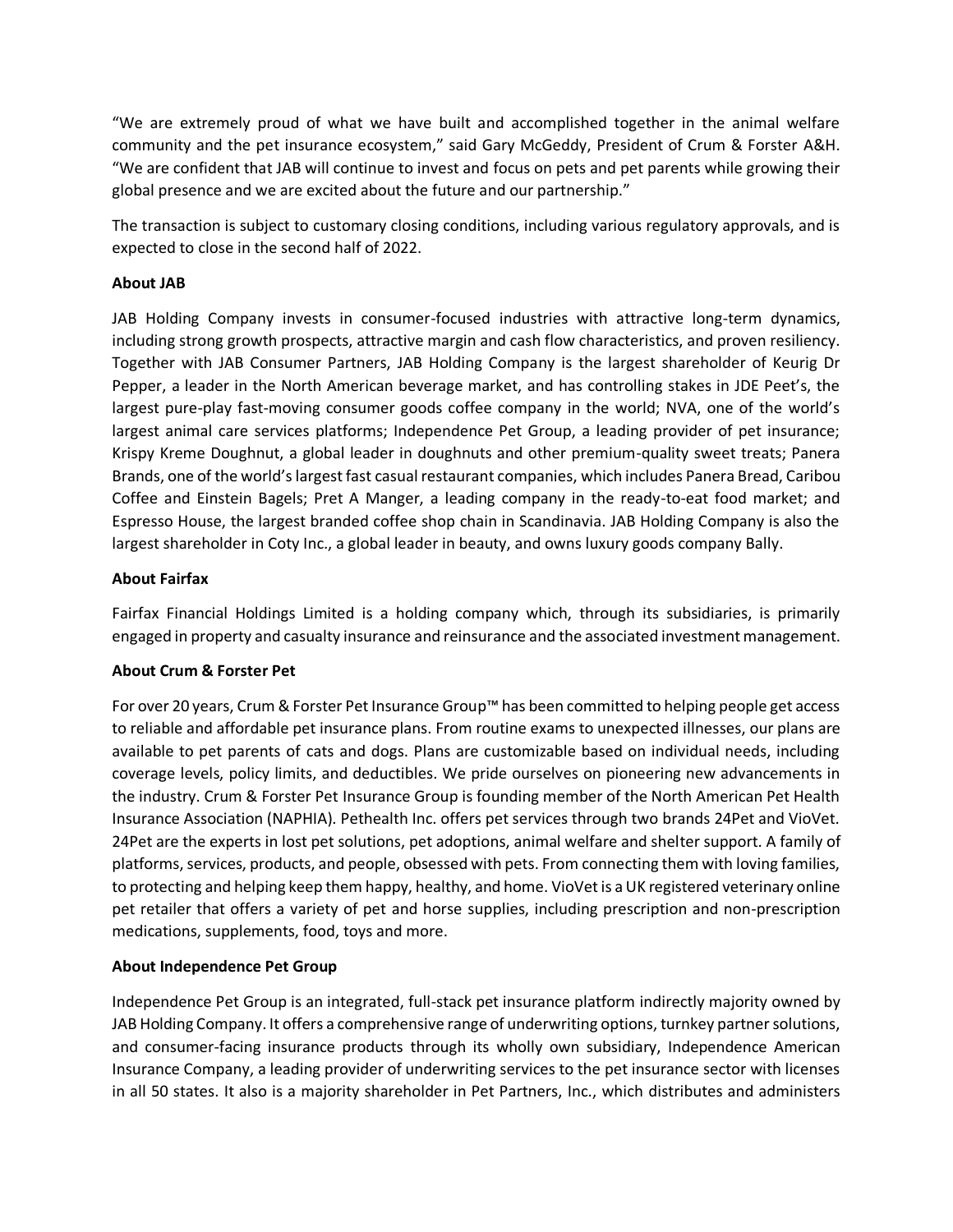through world-class pet insurance brands AKC Pet Insurance and its worksite brand, PetPartners. PetPartners in turn owns Figo, a leading direct-to-consumer brand which utilizes a highly engaging and mobile friendly Pet Cloud that allows consumers to manage their pet's healthcare, socially engage with fellow pet parents, and easily discover and locate services within the pet ecosystem, and Third Party Pet, providing business services to breeders, pet retailers and their customers ranging from live pet inventory management software, scheduling and facilitating adoptions, micro-chip and registration services and customized pet products.

### **Media Contacts**

JAB: Tom Johnson or Jake Yanulis, Abernathy MacGregor[, tbj@abmac.com](mailto:tbj@abmac.com) or [jjy@abmac.com](mailto:jjy@abmac.com)

Crum & Forster Pet: Hallie Harenski, Head of Corporate Communications at [mediainquiries@cfins.com](mailto:mediainquiries@cfins.com)

Fairfax: John Varnell, Vice President, Corporate Development at (416) 367-4941

Independence Pet Group: Amanda Trcka, Marketing Communications and PR Manager at (203) 231- 9975 or [atrcka@petpartners.com](mailto:atrcka@petpartners.com)

### **Forward Looking Statements**

*Certain statements contained herein may constitute forward-looking statements and are made pursuant to the "safe harbour" provisions of the United States Private Securities Litigation Reform Act of 1995 and applicable Canadian securities laws. Particularly, statements about the transaction described above and the terms thereof (including relating to the terms, conditions and the timing for closing of the proposed transaction described above) are forward-looking statements. Such forward-looking statements are subject to known and unknown risks, uncertainties and other factors which may cause the actual results, performance or achievements of Fairfax to be materially different from any future results, performance or achievements expressed or implied by such forward-looking statements. Such factors include, but are not limited to: failure to complete the transaction described above which is subject to customary conditions; reduction in net earnings if our loss reserves are insufficient; underwriting losses on the risks we insure that are higher or lower than expected; the occurrence of catastrophic events with a frequency or severity exceeding our estimates; changes in market variables, including interest rates, foreign exchange rates, equity prices and credit spreads, which could negatively affect our investment portfolio; risks associated with the global pandemic caused by a novel strain of coronavirus ("COVID-19"), and the related global reduction in commerce and substantial downturns in stock markets worldwide; the cycles of the insurance market and general economic conditions, which can substantially influence our and our competitors' premium rates and capacity to write new business; insufficient reserves for asbestos, environmental and other latent claims; exposure to credit risk in the event our reinsurers fail to make payments to us under our reinsurance arrangements; exposure to credit risk in the event our insureds, insurance producers or reinsurance intermediaries fail to remit premiums that are owed to us or failure by our insureds to reimburse us for deductibles that are paid by us on their behalf; our inability to maintain our long term debt ratings, the inability of our subsidiaries to maintain financial or claims paying ability ratings and the impact of a downgrade of such ratings on derivative transactions that we or our subsidiaries have entered into; risks associated with implementing our business strategies; the timing of claims payments being*